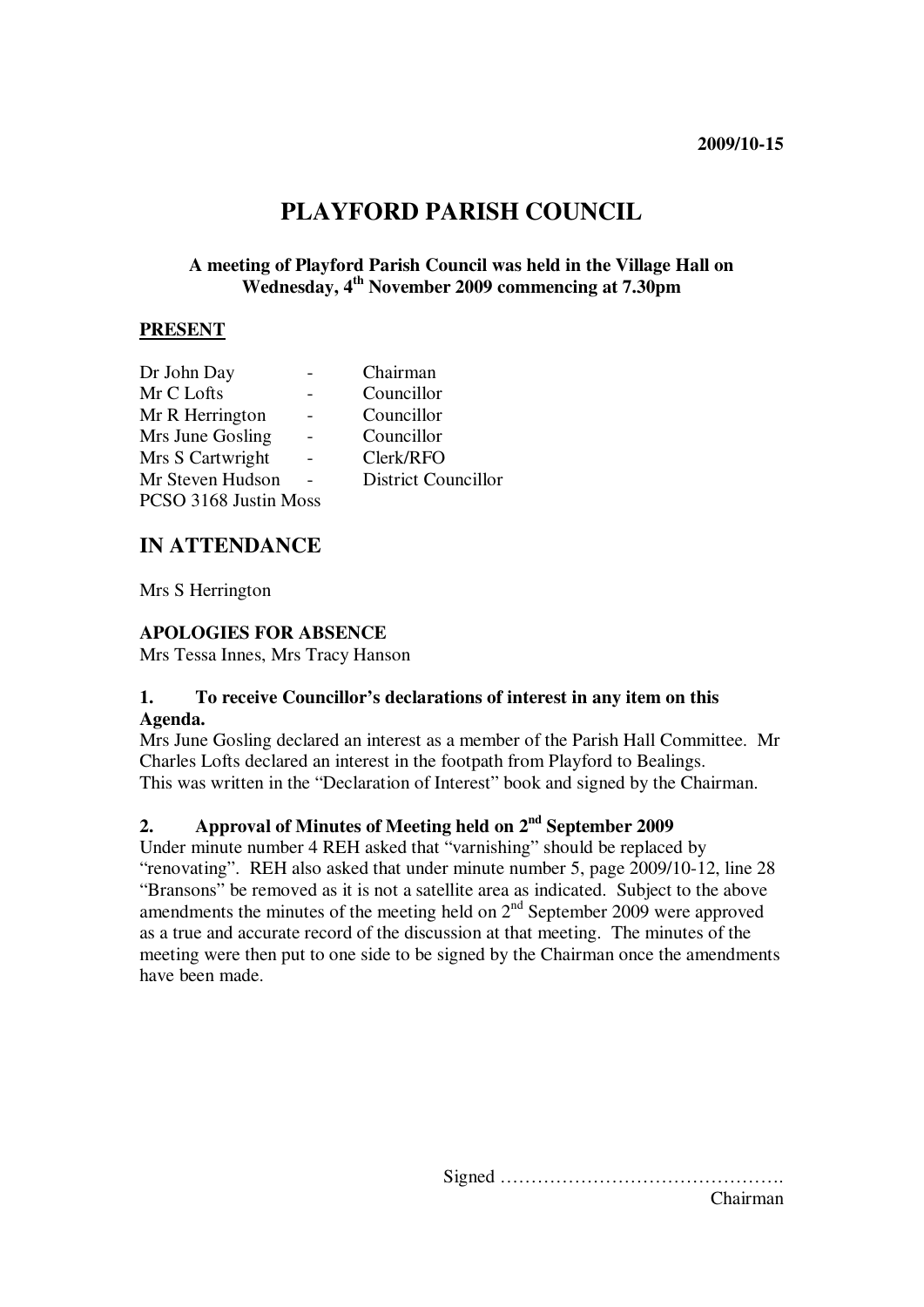## **4. Matters arising from the minutes (not covered in Agenda items listed below)**

#### Parish Plan

The Clerk attended a presentation by Mr John Ager (Clerk of Grundisburgh) on the benefits of Googlemail. At this meeting Mr Phil Holmes said he would do a mail shot to parishioners using the mailing list from the Parish Plan. Mrs Sarah Cartwright and Mr Phil Holmes have agreed to be the moderator of the googlemail account. Additionally an advertisement has been put in the Benefice Newsletter asking parishioners if they wish to register for the email "alerts".

#### **5. Report by PCSO Justin Moss**

PCSO Justin Moss reported that since the last Parish Council meeting there has been two crimes recorded within the Playford area. One was a "harassment" and the other was theft of £4,000 approx of equipment taken from the garage at High Meadows. Unfortunately there has been no statistics on speed checks since the last meeting as PCSO Moss pointed out that his colleague has been on compassionate leave. PCSO Moss hoped to bring some statistics to the next PC meeting. Halloween went off smoothly with very few problems.

Dr John Day asked PCSO Moss about Neighbourhood Watch and a role for it. PCSO Moss reported that if there was little crime generally speaking there was little interest in NHW however if Playford kept it relatively simple it might work. It might serve as a tool for letting people know what is going on with police. REH pointed out that the SNT and Police Direct fall somewhere into this category. ACTION: Advertisement to be put in Benefice Newsletter inviting parishioners who are interested in re-igniting NHW to come along to the next Parish Council meeting to discuss this. The Chairman thanked PCSO Justin Moss who then departed.

#### **6. Report by District Councillor Steven Hudson**

District Councillor Hudson apologised for missing the last two meetings. He reported that he was keeping an eye on the green burial site at Tuddenham and also watching what Ipswich Borough Council are doing on housing development as he represents the interests of his parishes and although Playford is not in Ipswich Borough Council it will have a knock on effect to Playford. Regarding SCDC LDF there has been a slight jiggling of figures with the majority of preferred development centred around larger urban areas. Dr John Day asked what the next step was to which Mr Hudson replied planning approval etc. It is a long process. ACTION: No Action. Nothing has happened regarding the Boundary Committee.

> Signed ………………………………………. Chairman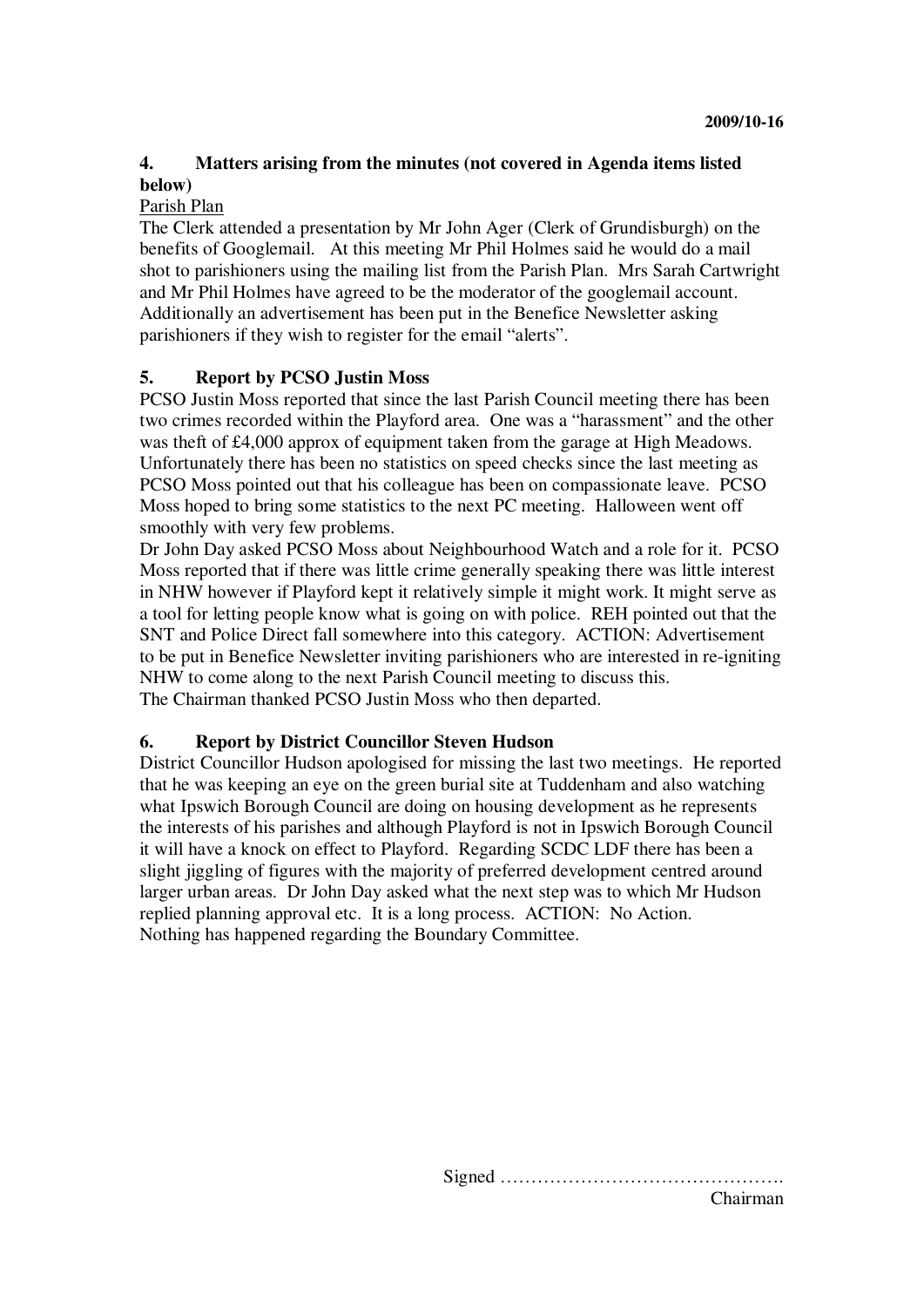### **7. Co-option due to resignation of Dr David Lewis**

JD reported that notice has been given of Dr David Lewis's resignation and asked Councillors if they had anybody else in mind? One possible candidate for co-option is Dr Judy Shelley. She could be a valuable addition to the Parish Council. Councillors asked if they could meet her and the Chairman was asked if he could invite her to the Parish Council meeting in January. ACTION: Clerk to contact SALC to see if training was necessary for new councillors

#### **8. Affordable Housing**

Dr John Day drew our attention to the Parish Plan which showed support for Affordable Housing thus a need for this type of dwelling in the village. He explained that there is scope for these developments, looking for sites adjoining the envelope – not within it. These houses are largely for shared ownership which is well regulated. Typically a plot of land for affordable housing will cost little more than agricultural land so there is the need to find a landowner willing to sell at this price first and foremost. These properties are typically aimed at first time buyers/young people and elderly people - they serve a good function. Councillors did not share the Chairman's view that affordable housing in the village is needed and Dr John Day decided to pursue it on a "personal" level. ACTION: No action

#### **9. Hand rail for entrance to Playing Field**

REH has spoken to Debbie Adams and has been informed that a handrail will be put up on the entrance steps to the Playing field at no cost to the Parish Council. It is hoped that it will be erected before Christmas. ACTION: Clerk to contact Mrs Debbie Adams in a couple of weeks.

#### **10. Highways**

.

 A letter has been received from Mr John Fenton saying he has cut back pieces of elm and ivy in the lane encroaching on the carriageway. He did point out that what was once a "cart track" now holds the same maintenance requirements as the M1! REH reported that the C324 from Culpho crossroads eastwards towards Boot Street, Great Bealings is in very poor condition. ACTION: contact SCDC There is a road sign down on Butts Road near where the Oak Tree was felled.

ACTION: contact SCDC

Since our last meeting REH and Mr Charles Lofts have met with an officer from SCDC and had showed him around the playing field for a quote to have the area "rabbit proofed". Still awaiting quote. NO ACTION

Byway 19 – Mr Steven Hudson was asked to approach the Rights of Way Committee. It was uncertain whether an RTO was obtainable with data showing only 3 to 4 cars a month. All Councillors supported having it reclassified to stop vehicular access. The Byway from Playford to Bealings is still being improved on however the small diversion in the middle of the path has been rejected since the Ramblers Association object to this diversion as it would "spoil the view". Mr Charles Lofts is in talks with Mrs Debbie Adams about having a wooden fence erected which would limit the diversion and also keep cattle off the path.

Signed ……………………………………….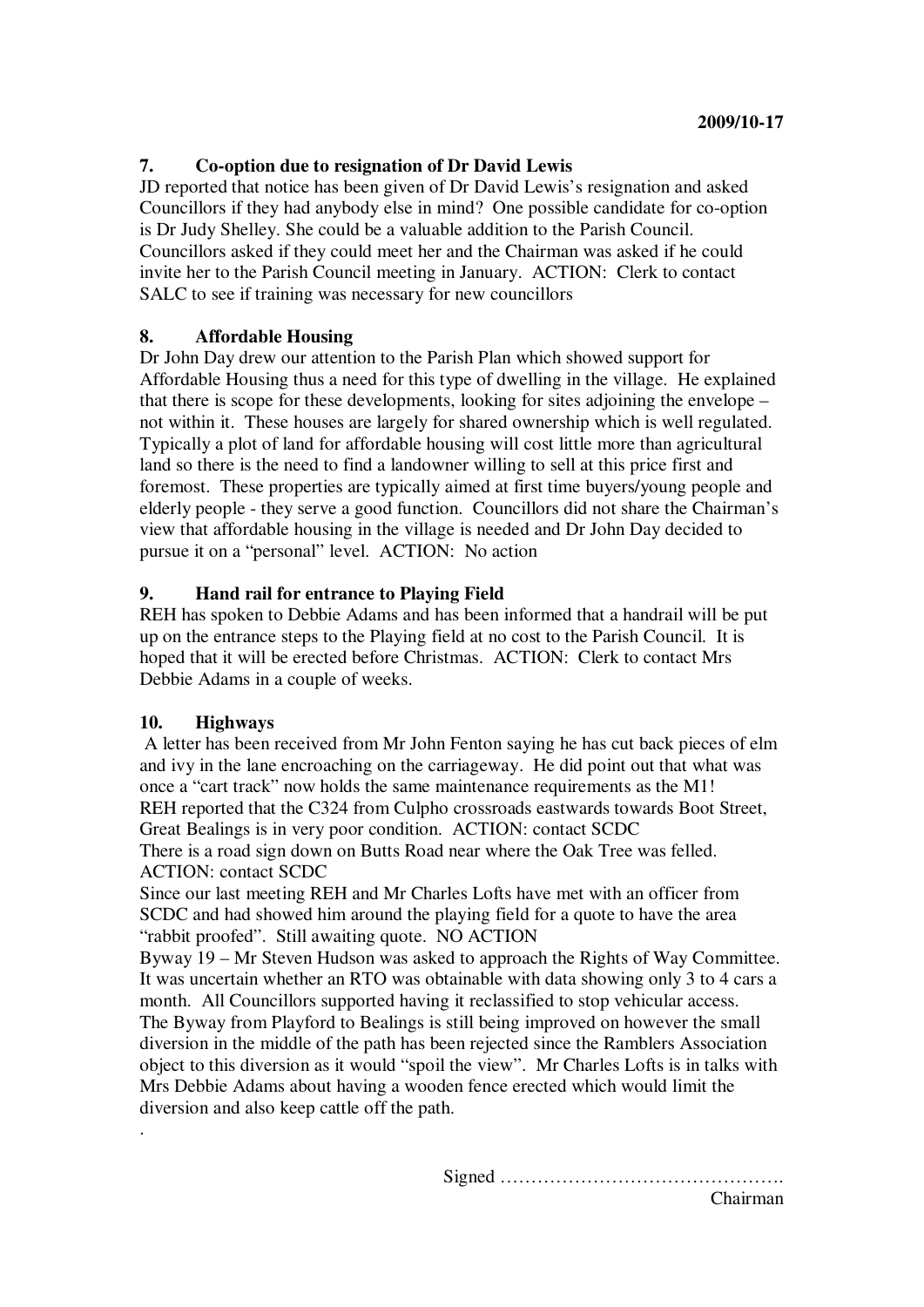#### **11. Finance:-**

#### a) Draft budget for 2010/11

Some amendments were made (see Appendix 1). The Village Sign needs to be added onto our insurance policy at a value of £1,000.

b) To approve Clerk's hours and rates of pay. Presently 4 hours @ £8.436p per hour. To be increased to £8.747 per hour for 2010/11. The revised figure for next year will be £151.61 per month commencing April 2010. This was proposed by Mr Ted Herrington and seconded by Mrs June Gosling. There will be an additional £22.68 payable in 2009/10 due to the final salary award for clerks as applicable from 01 April 2009 only coming out on 23 September 2009.

The annual return has been returned by BDO Stoy Hayward. They ask that we formally approve and accept it by council. This was proposed by Mr Ted Herrington and seconded by Mr Charles Lofts . The notice of conclusion of audit is to be displayed for 14 days on the notice board.

c) Reporting/Authorisation of cheques:- Cheque No.596 £57.50 BDO Stoy Hayward (Auditors) Cheque No.597 £75.00 Sarah Cartwright (Use of computer, tel line, electricity, office space & storage of filing cabinets from April 09 to April 10. Cheque No.598 £100.00 Sarah Cartwright for B&Q vouchers (Probation Team) Cheque No.599 £50.00 Suffolk Accident Rescue Service (donation) Cheque No.600 £250.00 Playford Parish Hall (annual donation) Cheque No. 601 £100.00 Benefice Newsletter (annual donation) Cheque No. 602 £50.00 East Anglian Air Ambulance (donation) Cheque No. 603 £22.68 Sarah Cartwright (salary) Cheque No. 604 £233.30 HM Revenue & Customs (repayment)

Thank you letter received from Judith Dunnett Parish Hall for £250 donation Thank you letter received from SARS for £50 donation Thank you letter received from East Anglain Air Ambulance for £50 donation

#### **12. Fix Meetings for 2010**

Wednesday,  $6<sup>th</sup>$  January 2010 Wednesday, 3<sup>rd</sup> March 2010 Wednesday,  $5<sup>th</sup>$  May 2010 Wednesday,  $7<sup>th</sup>$  July 2010 Wednesday,  $1<sup>st</sup>$  September 2010 Wednesday, 3rd November 2010

> Signed ………………………………………. Chairman